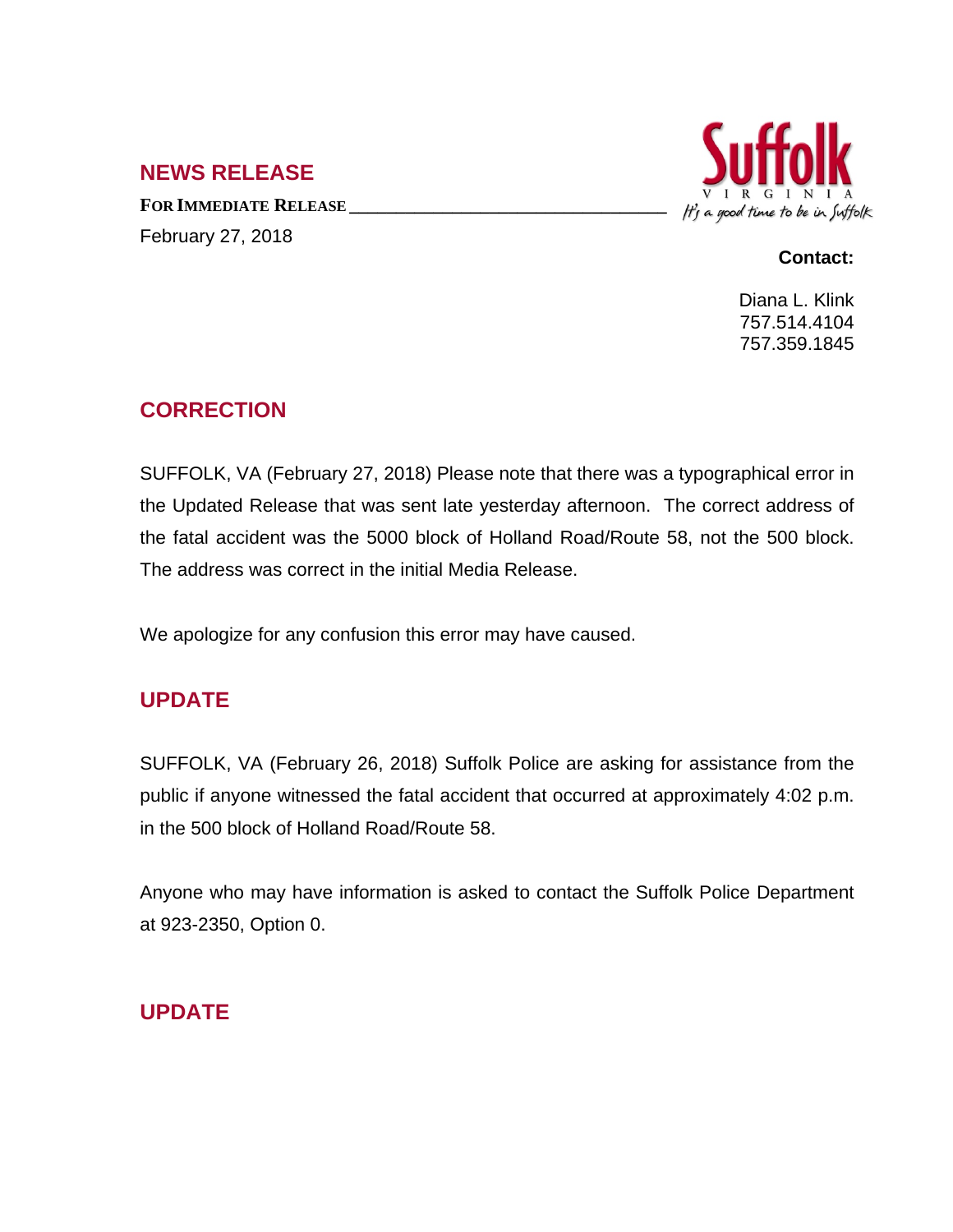SUFFOLK, VA (February 25, 2018) Suffolk Police advise that the victim in this afternoon's fatal accident has been identified as Sheaquan Jemel Darden, age 29, of Suffolk.

The adult female passenger remains hospitalized with non-life threatening injuries.

The cause of the accident remains under investigation. Anyone who may have witnessed the accident is asked to contact the Suffolk Police Department at 923-2350, option 0.

The affected portion of the roadway is anticipated to remain closed for several additional hours as the investigation continues.

#### **FATAL ACCIDENT HOLLAND ROAD**

SUFFOLK, VA (February 25, 2018) Suffolk Police and Suffolk Fire & Rescue responded to the scene of a single vehicle accident involving an SUV in the 5000 block of Holland Road/Route 58. Emergency Communications received the call at 4:02 p.m. advising of the accident.

Upon preliminary investigation it was found that the vehicle had overturned and the driver was ejected and was pronounced deceased at the scene. The passenger received emergency medical assessment and treatment by Suffolk Fire & Rescue personnel and was airlifted to Sentara Norfolk General Hospital suffering from serious injuries.

The eastbound lanes are currently shut down and westbound traffic is merging to the right lane. This portion of the roadway is anticipated to remain closed for several hours due to the ongoing investigation.